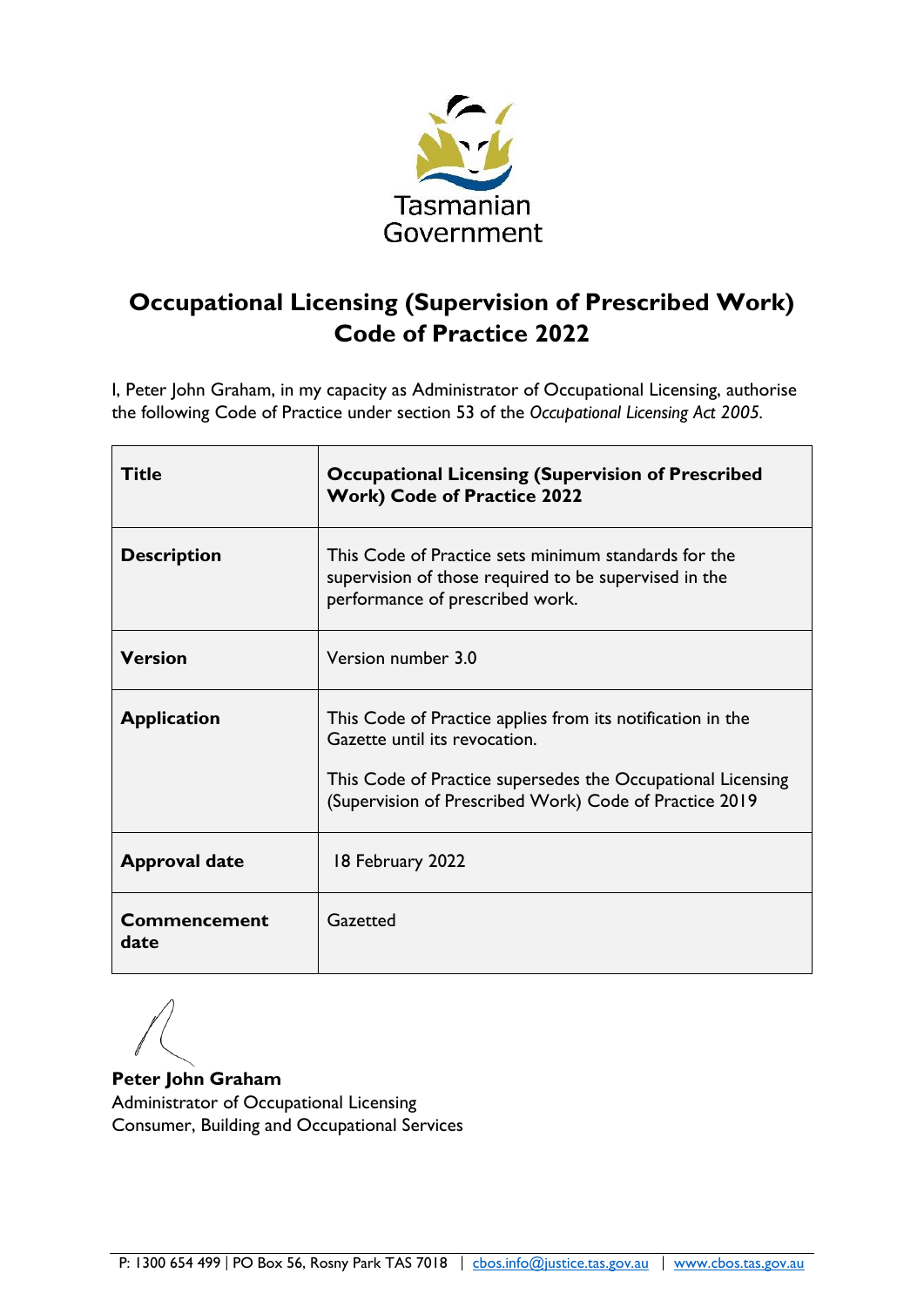# **Contents**

|    |     | Occupational Licensing (Supervision of Prescribed Work) Code of Practice 2022 1         |  |
|----|-----|-----------------------------------------------------------------------------------------|--|
| I. |     |                                                                                         |  |
| 2. |     |                                                                                         |  |
| 3. |     |                                                                                         |  |
| 4. |     |                                                                                         |  |
| 5. |     |                                                                                         |  |
| 6. |     |                                                                                         |  |
| 7. |     |                                                                                         |  |
|    | (1) |                                                                                         |  |
|    | (2) |                                                                                         |  |
|    | (3) |                                                                                         |  |
| 8. |     |                                                                                         |  |
| 9. |     |                                                                                         |  |
|    |     | Table I - Supervision of Electrical Work (other than cable jointing and linework) 12    |  |
|    |     | Table (continued) – Supervision of other Electrical Work (other than cable jointing and |  |
|    |     |                                                                                         |  |
|    |     |                                                                                         |  |
|    |     |                                                                                         |  |
|    |     |                                                                                         |  |
|    |     |                                                                                         |  |
|    |     |                                                                                         |  |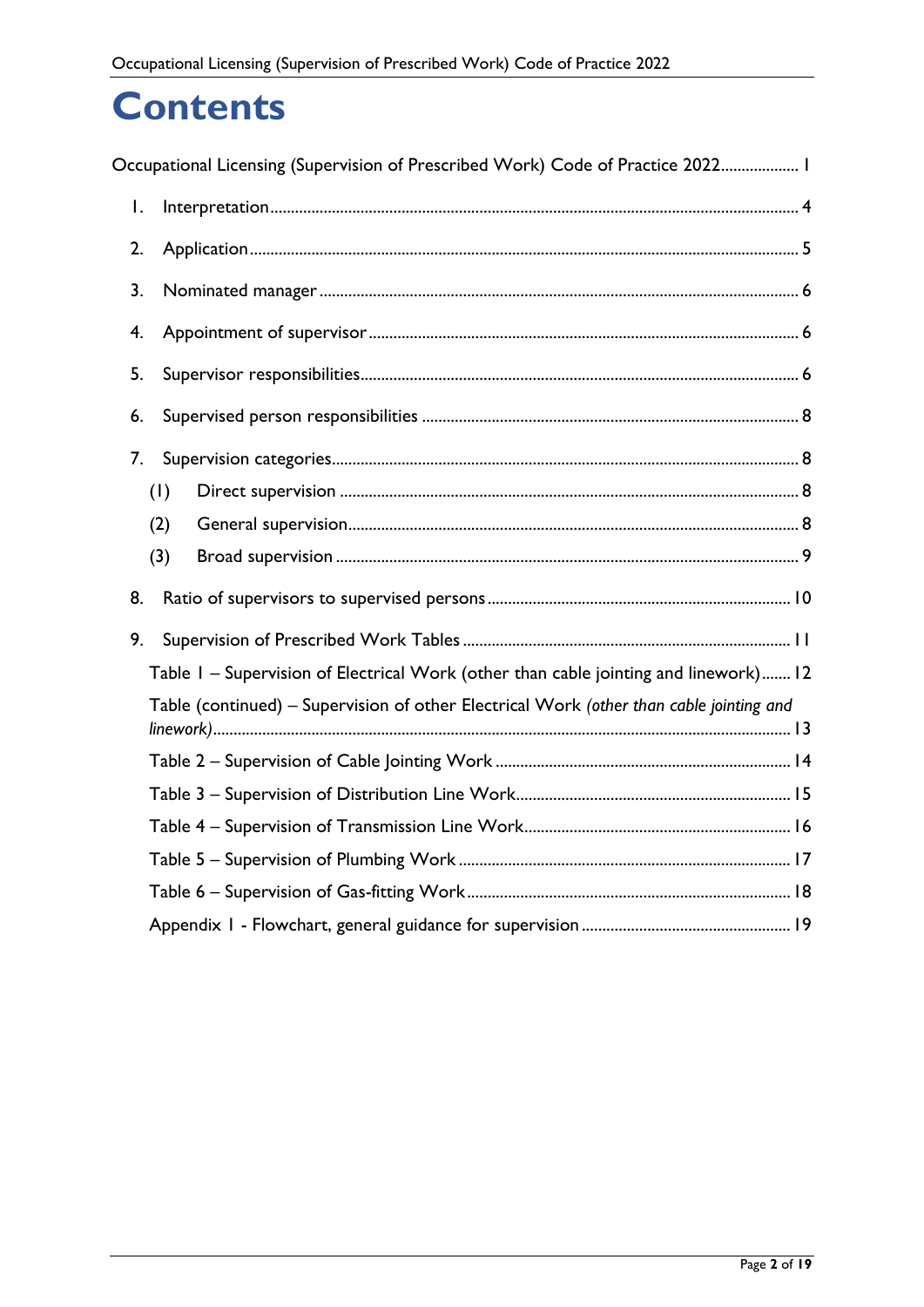|  | <b>Document Development History</b> |  |
|--|-------------------------------------|--|
|--|-------------------------------------|--|

| <b>Version</b> | <b>Application Date</b> | <b>Sections amended</b>                                                                                                                                                                                                                                                                                                                                                                                                                                                                                                                                                                                                                                                                                                                                       |
|----------------|-------------------------|---------------------------------------------------------------------------------------------------------------------------------------------------------------------------------------------------------------------------------------------------------------------------------------------------------------------------------------------------------------------------------------------------------------------------------------------------------------------------------------------------------------------------------------------------------------------------------------------------------------------------------------------------------------------------------------------------------------------------------------------------------------|
| 3.0            | 18 February 2022        | Various amendments throughout Code of Practice<br>including:<br>I. Updates:<br>a. addition of the category of 'broad supervision';<br>b. clarification of supervision responsibilities and<br>requirements;<br>c. a contextualised explanation of the various<br>supervision categories;<br>d. added a general guidance supervision flow<br>chart (Appendix 1);<br>e. clarification of risk assessment requirements<br>and variation of phases of training.<br>2. Supervision tables updates:<br>a. Electrical work;<br>b. Cable jointing work;<br>c. Distribution linework (new - old linework<br>table split into 'distribution' and 'transmission'<br>environments;<br>d. Transmission linework (new);<br>e. Plumbing Work: and<br>f.<br>Gas-fitting work. |
| 2.0            | <b>7 August 2019</b>    | All                                                                                                                                                                                                                                                                                                                                                                                                                                                                                                                                                                                                                                                                                                                                                           |
| 1.0            | 15 December 2010        | Original release                                                                                                                                                                                                                                                                                                                                                                                                                                                                                                                                                                                                                                                                                                                                              |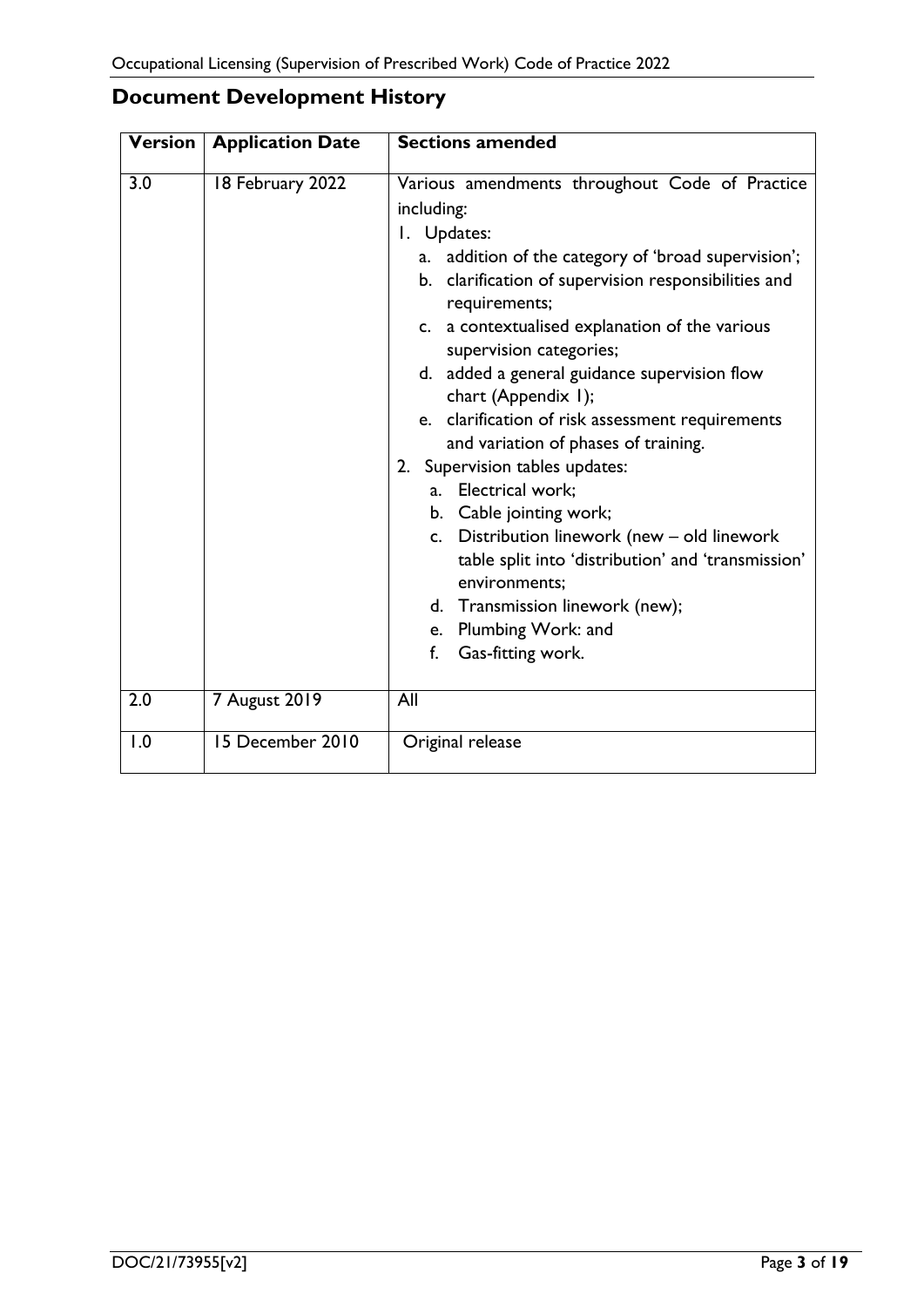## <span id="page-3-0"></span>**1. Interpretation**

Words and phrases used in this Code have the same meaning as in the Act or relevant Regulations made under the Act, unless otherwise specified.

Explanatory Notes are not a mandatory part of this Code and are for the purpose of clarification only.

**"Act"** means the *Occupational Licensing Act 2005*;

**"approved course of training"** means a course approved by the Administrator as specified in the *Occupational Licensing (Approved Courses of Training) Determination 2017* as amended or superseded from time to time;

**"broad supervision"** has the meaning given by clause 7 of this Code;

**"code"** means this Code of Practice;

**"competence"** means the acquisition of knowledge and skills through a combination of training and experience which enables a person to carry out prescribed work to the appropriate standard and in a safe manner;

**"contractor**" has the meaning given by section 3 of the Act*;*

**"direct supervision"** has the meaning given by clause 7 of this Code;

**"general supervision"** has the meaning given by clause 7 of this Code;

**"nominated manager"** has the meaning given by section 3 of the Act;

**"not permitted"** means that the supervised person is not permitted to perform the work specified, regardless of the supervision level;

**"practitioner"** has the meaning given by section 3 of the Act;

**"prescribed work"** has the meaning given by section 3 of the Act;

**"supervised person"** means a person who is undertaking or has completed an approved course of training but is not yet the holder of a practitioner's licence of the relevant class under the Act;

**"supervision"** means the level and pattern of control exercised over a supervised person performing prescribed work, and includes the categories direct, general and broad supervision;

**"supervisor"** means a licensed practitioner performing the duties of a supervisor required by this Code and the Act.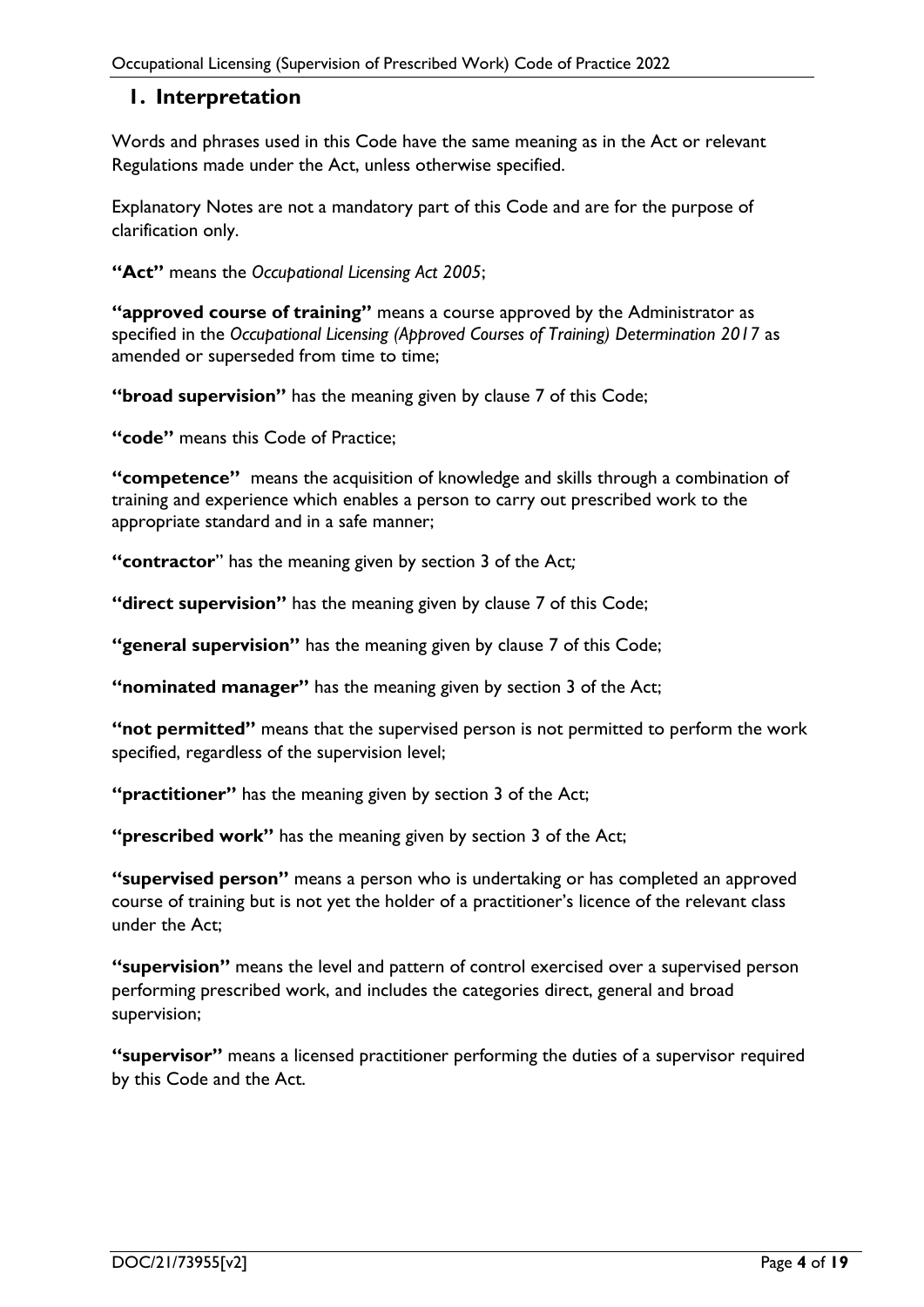# <span id="page-4-0"></span>**2. Application**

- (1) This Code specifies the supervision requirements that apply to the performance of prescribed work by persons who are completing, or have completed, an approved course of training but have not yet been granted an electrical, plumbing or gas fitting practitioner's licence of the relevant class under the Act.
- (2) Under the Act, a person is exempt from the requirement to hold a practitioner's licence of the relevant class to perform prescribed work if:
	- (a) the person is undergoing an approved course of training relevant to the work being performed; **and**
	- (b)the person is being supervised by a practitioner of the relevant occupation and class in accordance with this Code.

#### *Explanatory Notes*

*A person who completes an approved course of training may continue to carry out prescribed work of the relevant type until they are granted the relevant practitioner's licence, provided they:*

*- Apply for their practitioner's licence within one month of completing their approved course of training; and*

*- Are supervised in accordance with this Code of Practice until they are granted their practitioner's licence.* 

(3) The purpose of the supervision requirement is to ensure, among other things, that the supervised person performs prescribed work:

(a) in a safe manner;

- (b)to gain the skills necessary to support the knowledge requirements of their training; and
- (c) in accordance with the required standards of work, this Code and the Act.
- (4) This Code does not remove or limit the duty to comply with:
	- (a) the *Work Health and Safety Act 2012* obligations that relate to supervision and the duties of employers and employees to take reasonable care for their own health and safety, and that of others;
	- (b)any other applicable law; and
	- (c) other obligations created under the *Occupational Licensing Act 2005*, in particular:
		- (i) the duty of practitioner's to only perform or supervise prescribed work which is within their area of competence;
		- (ii) the supervisor's responsibility and requirements to inspect, test, verify and certify the prescribed work performed by the supervised person; and
		- (iii) to be, and to remain, fit and proper to hold a practitioner's licence.

#### *Explanatory Notes*

*Further information on "fit and proper" is available on the Consumer, Building and Occupational Services website at [www.cbos.tas.gov.au](http://www.cbos.tas.gov.au/)*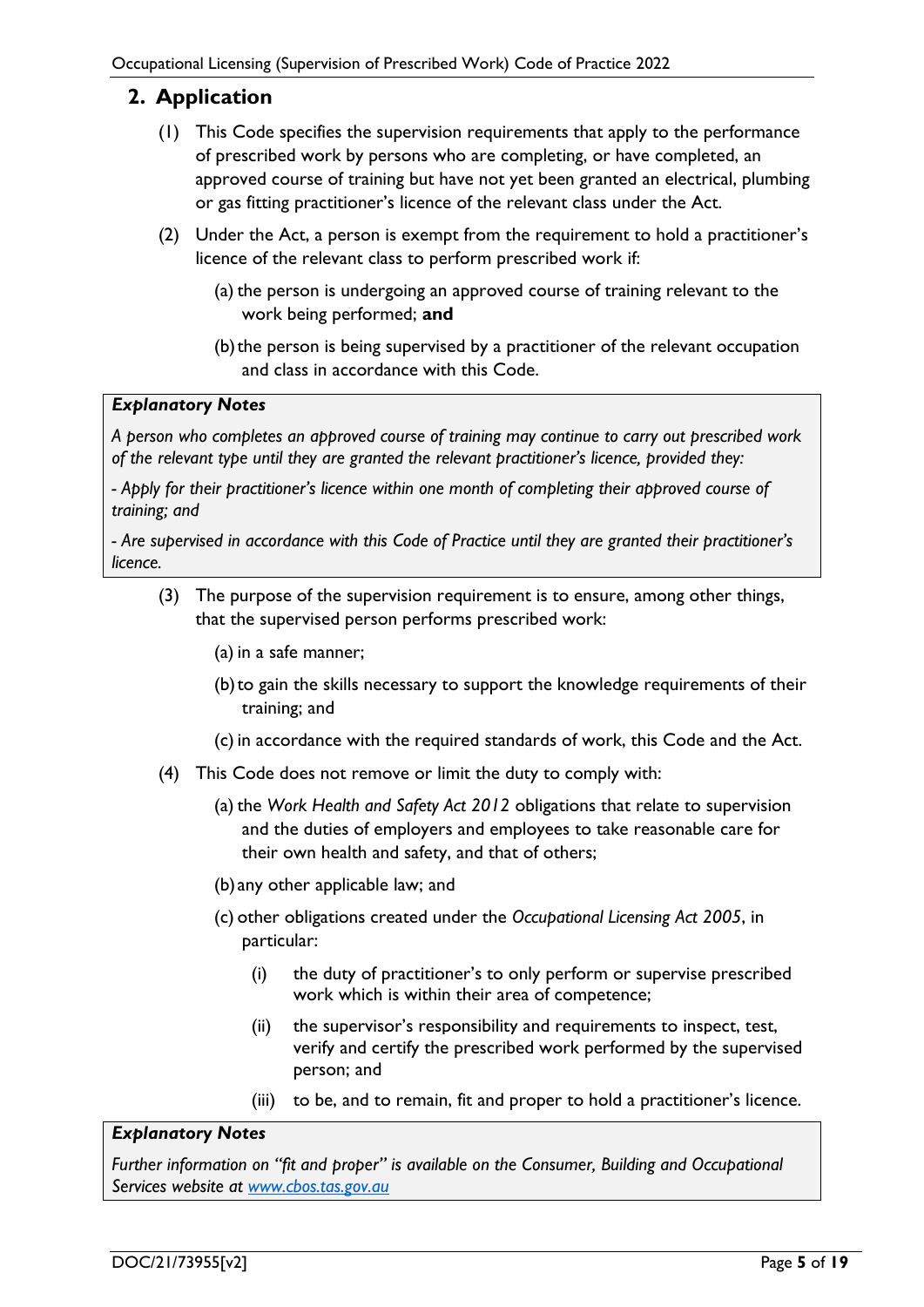## <span id="page-5-0"></span>**3. Nominated manager**

The nominated manager (or, if there is no nominated manager, the person responsible for the prescribed work) is responsible for the management and control of the supervision of prescribed work within the relevant business.

# <span id="page-5-1"></span>**4. Appointment of supervisor**

The nominated manager (or, if there is no nominated manager, the person responsible for the prescribed work) if they do not appoint themselves to undertake the supervision under this Code, must:

- (a) appoint a supervisor who is responsible for the supervision of persons requiring supervision under this Code;
- (b) ensure the supervisor is competent and has the capacity to supervise the work that is being performed, holds the relevant practitioner's licence under the Act and agrees to supervise that prescribed work;
- (c) ensure the appointed supervisor inspects, tests and certifies the work performed by the supervised person to ensure it is compliant with the Act and this Code; and
- (d) monitor the ongoing application of the supervision within the relevant business, to ensure it complies with the Act and this Code.

# <span id="page-5-2"></span>**5. Supervisor responsibilities**

- (1) The appointed supervisor is responsible for:
	- (a) determining the appropriate level of supervision (direct, general, broad or a combination), to ensure the supervised person performing prescribed work does so safely and in accordance with the Act and this Code;
	- (b) supervising the performance of prescribed work by the supervised person; and
	- (c) ensuring that the prescribed work performed by the supervised person is safe and compliant.
- (2) In determining the appropriate level of supervision, the supervisor must:
	- (a) give consideration to the prescribed work to be undertaken by the supervised person;
	- (b) give consideration to the recommended supervision levels specified in the tables in clause 9 of this Code where applicable;
	- (c) make an appraisal of the competence of the supervised person in light of the circumstances, including the person's:
		- (i) previous experience; and
		- (ii) progress in their approved course of training;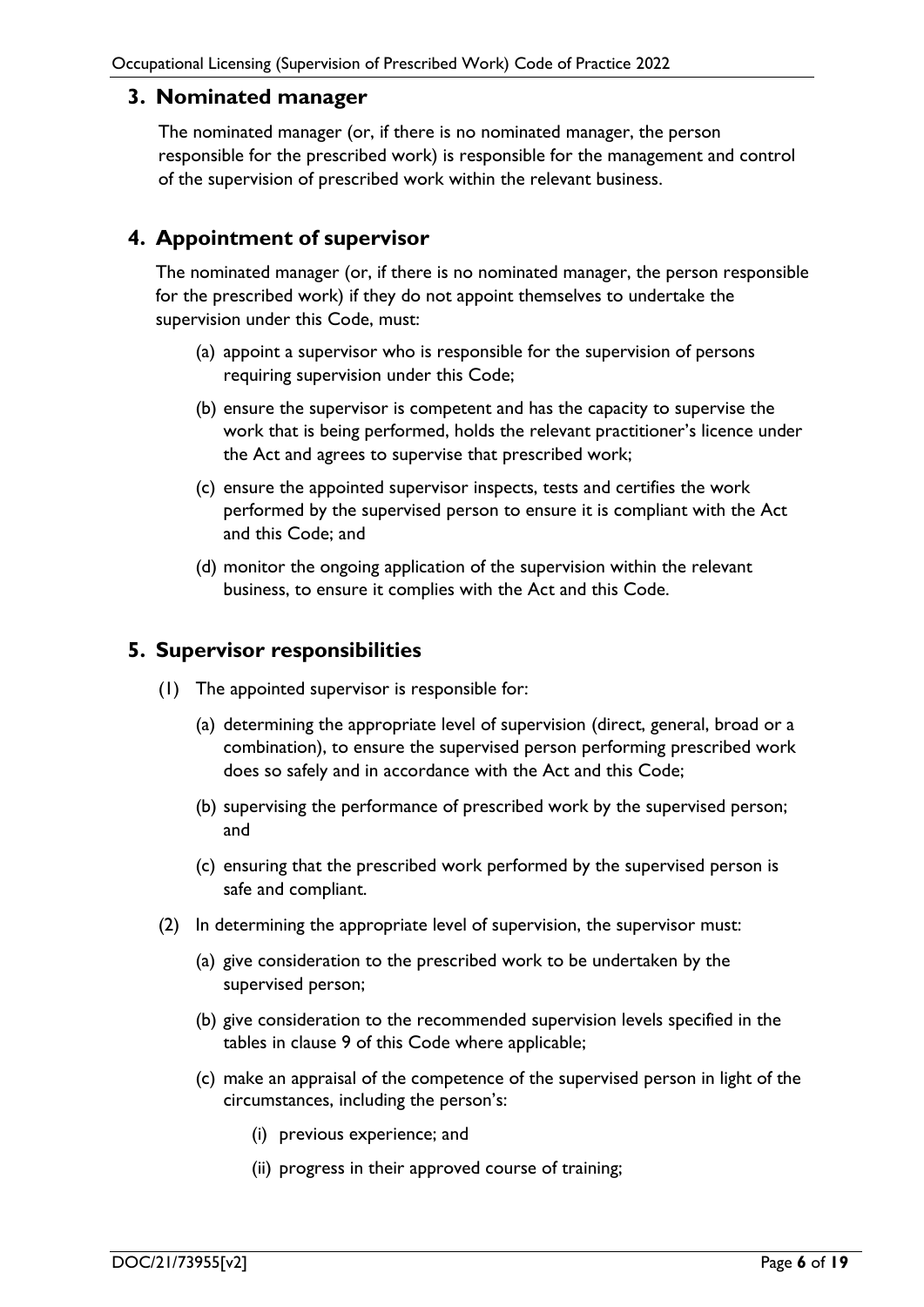- (d) assume, until the contrary is made apparent by the conduct of the supervised person, that the supervised person:
	- (i) has no or minimal competence to perform the prescribed work;
	- (ii) has no or limited awareness of the risks associated with performing the prescribed work; and
	- (iii) requires direct supervision at all times by the supervisor;
- (e) in light of the above, undertake a risk assessment to determine the appropriate supervision level, which may include varying the recommended level of supervision specified in the tables in this Code where appropriate;
- (3) In supervising the supervised person, the supervisor must:
	- (a) implement and maintain the appropriate level of supervision in accordance with this Code, and adjust it according to the circumstances;
	- (b) perform any isolation, de-energisation, disconnection, de-commissioning or de-activation of the installation that may be required;
	- (c) ensure that the tools, materials and equipment required to be used by the supervised person in performing the prescribed work are safe and fit for purpose;
	- (d) instruct the supervised person in the prescribed work that they are about to perform, to ensure they understand:
		- (i) the tasks required to perform the prescribed work;
		- (ii) the application of this Act and this Code to the performance of prescribed work; and
		- (iii) the risks inherent in the prescribed work and how to control and mitigate those risks.
	- (e) ensure any inspection, testing, activating or commissioning of the prescribed work performed by the supervised person is appropriate and under the direct supervision of the supervisor;
	- (f) ensure, before leaving the workplace, that the prescribed work performed by the supervised person is:
		- (i) thoroughly checked by the supervisor; and
		- (ii) in compliance with the Act and this Code.
- <span id="page-6-0"></span>(4) Any person giving a direction to a supervised person is responsible for that direction.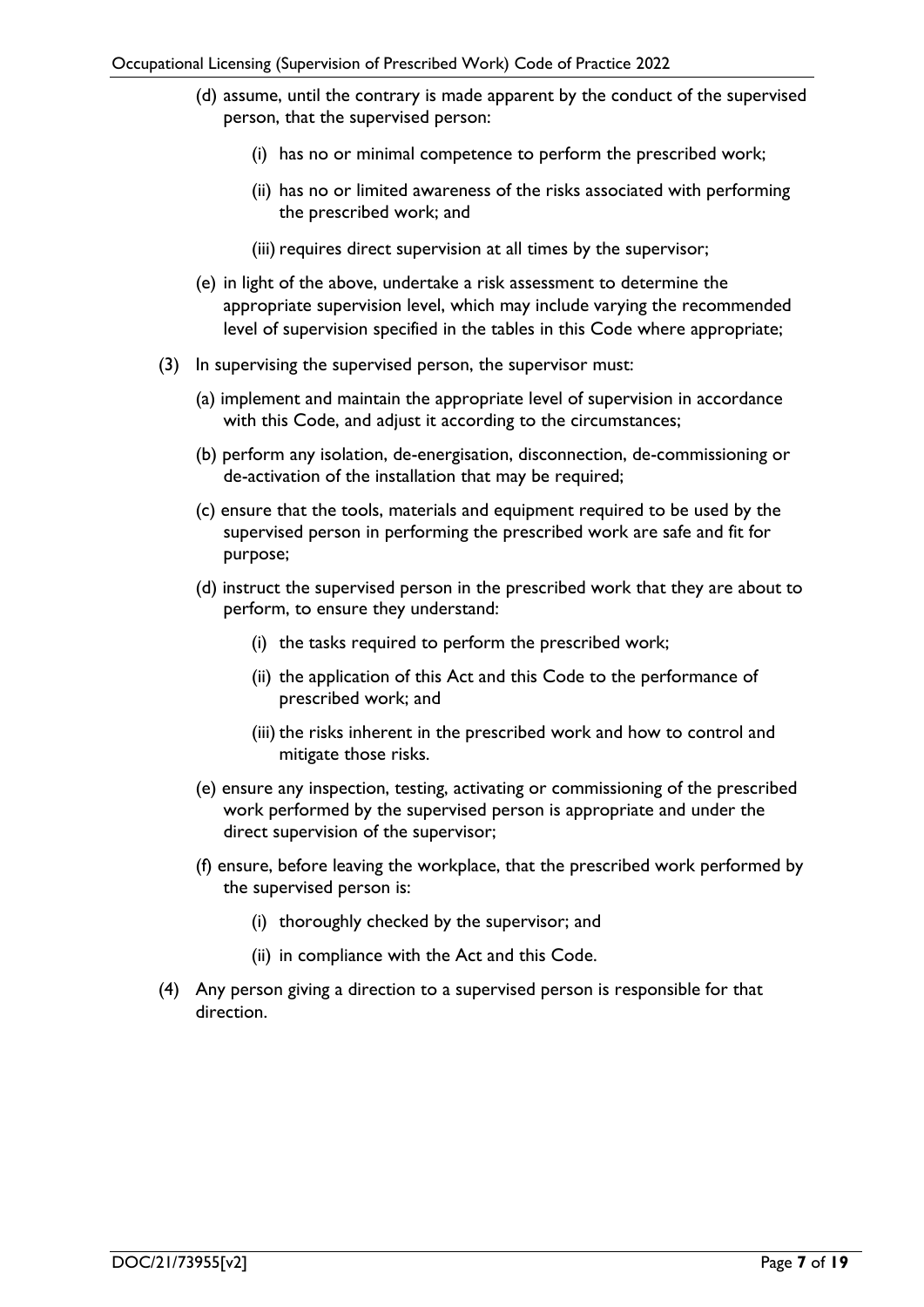# **6. Supervised person responsibilities**

- (1) A supervised person must:
	- (a) not perform prescribed work unless they have an appointed supervisor;
	- (b)follow all reasonable directions provided by the supervisor; and
	- (c)seek clarification on any task which they are unsure of, or have concerns about, prior to commencing that task.

# <span id="page-7-1"></span><span id="page-7-0"></span>**7. Supervision categories**

#### **(1) Direct supervision**

When applying direct supervision, the supervisor must:

- (a) provide instruction and direction for tasks to be performed;
- (b)remain on site within visual contact and/or earshot (audible range) of the supervised person at all times;
- (c) continuously monitor the supervised person and review their work practices and standard of work. This includes oversight of all activities performed by the supervised person; and
- (d)inspect the supervised person's work prior to commissioning, activating, energising or leaving it in service.

#### *Explanatory Notes*

*Direct supervision may be appropriate where:* 

*- The supervised person is new to the task or has not yet demonstrated a consistent ability to perform the task to a minimum standard,*

- *- The task contains variations to basic work that are new to the supervised person,*
- *- The hazards and risks related to the task indicate direct supervision is required,*

*- The supervised person has not yet completed off-the-job training that supports competent performance of the task, or* 

*- There is a reasonable chance for unplanned events that may be beyond the supervised person's current ability to manage.*

## <span id="page-7-2"></span>**(2) General supervision**

When applying general supervision, the supervisor must:

- (a) provide instruction and direction for tasks to be performed;
- (b)remain on site and have contact on a periodic basis with the supervised person;
- (c) be contactable for assistance or instruction as required; and
- (d)inspect the supervised person's work prior to commissioning, activating, energising or leaving it in service.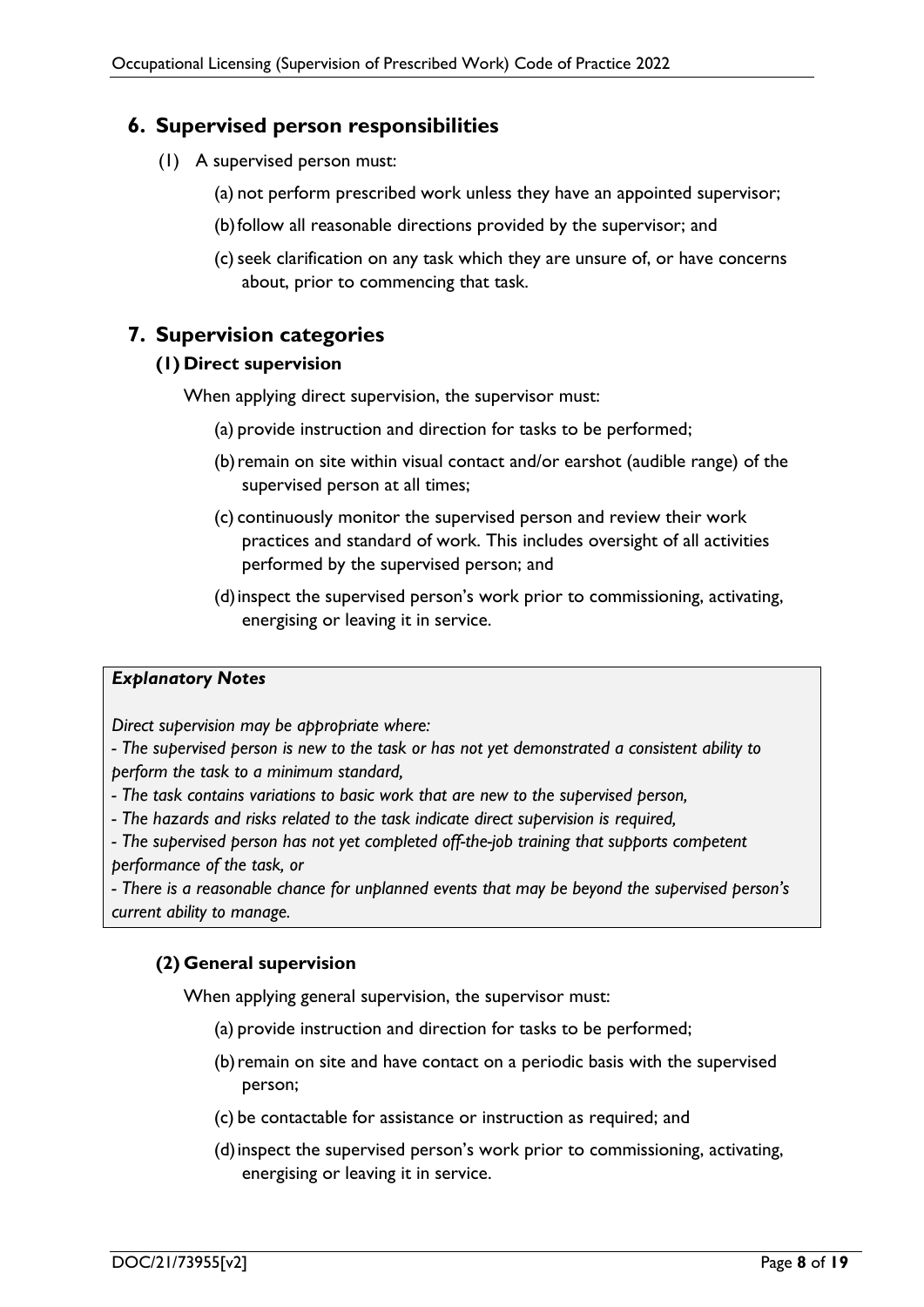#### *Explanatory Notes*

*General supervision may be appropriate where:* 

*- The supervised person has previously demonstrated their ability to perform the task safely and to minimum standards without need for constant intervention,* 

*- The supervised person has demonstrated an understanding of any hazards and risks involved with the task and an ability to manage those risks appropriately,* 

*- The supervised person clearly understands when and how to seek assistance and support,* 

*- The hazards and risks related to the task indicate general supervision is appropriate,* 

*- The supervised person has an appropriate level of knowledge and practical skill from either or both on-the-job or off-the-job learning, and* 

*- The supervised person has previously demonstrated an ability to manage (or seek assistance with) reasonably foreseeable unplanned events.*

## <span id="page-8-0"></span>**(3) Broad supervision**

Broad supervision is only suitable for supervised persons who have demonstrated an ability to conduct the intended work autonomously in a safe and compliant manner.

When applying broad supervision, the supervisor must:

(a) provide instruction and direction for tasks to be performed;

(b)make appropriate contact with the supervised person;

- (c) be contactable for assistance or instruction as required; and
- (d)inspect the supervised person's work prior to commissioning, activating, energising or leaving it in service.

#### *Explanatory Notes*

*Broad supervision may be appropriate where:* 

*- The supervised person has previously demonstrated their ability to perform the task safely and to acceptable standards without need for supervisor intervention,* 

*- The supervised person has demonstrated an understanding of any hazards and risks involved with the task and an ability to manage those risks appropriately,* 

*- The supervised person has previously demonstrated their ability to assess and monitor hazards and risks involved with the task,* 

*- The supervised person clearly understands when and how to seek assistance and support,* 

*- The hazards and risks related to the task indicate broad supervision is appropriate,* 

*- The supervised person has a significant level of knowledge and practical skill from both on-the-job and off-the-job learning, and* 

*- The supervised person has previously demonstrated an ability to manage (or seek assistance with) unplanned events that may occur.*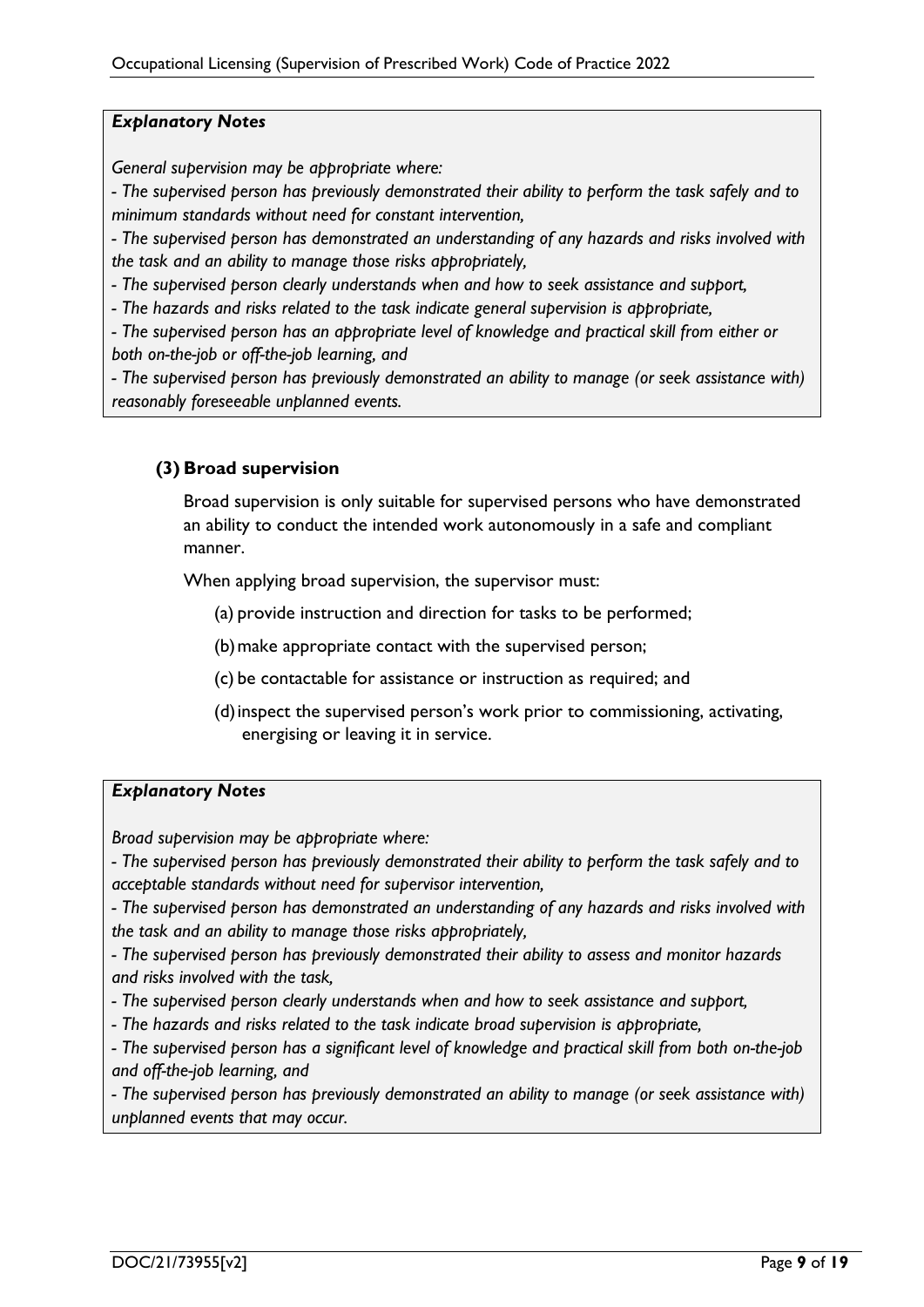# <span id="page-9-0"></span>**8. Ratio of supervisors to supervised persons**

- (1) For direct supervision, the ratio of supervisors to supervised persons is to be one to one. However, this may be adjusted following a formal risk assessment by the nominated manager (or, if there is no nominated manager, the person responsible for the prescribed work) that includes consideration of the:
	- (a) competence and experience of the supervisor;
	- (b) competence of the supervised person;
	- (c) nature of the prescribed work to be undertaken;
	- (d) hazards associated with the work; and
	- (e) risks associated with the work environment where the work is being undertaken.
- (2) For general and broad supervision, the nominated manager (or, if there is no nominated manager, the person responsible for the prescribed work) may determine the appropriate supervision ratio after the completion of a formal risk assessment that includes consideration of the factors listed in clause 5(2) above.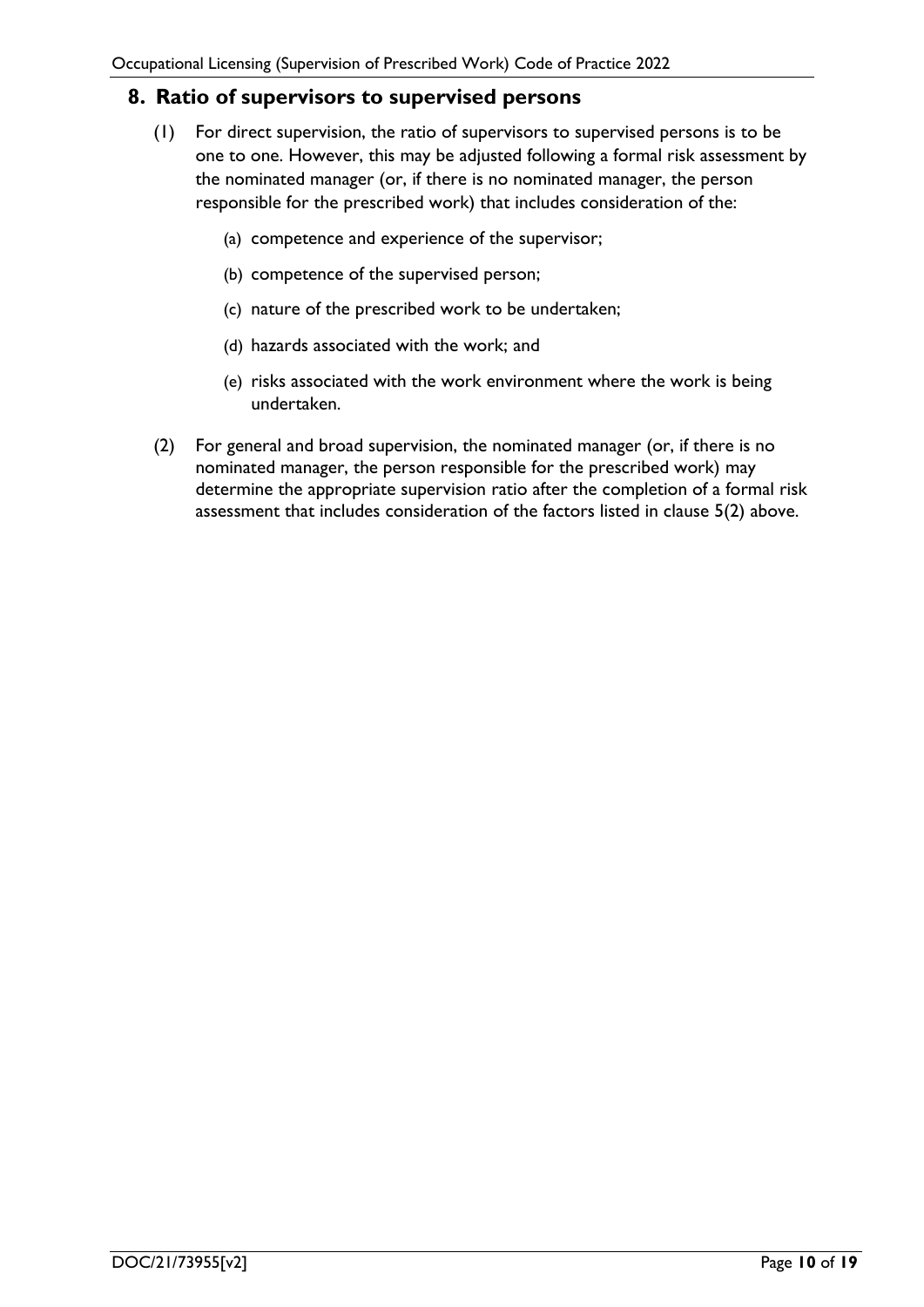# **9. Supervision of prescribed work tables**

- **Table 1 – Electrical work Table 2 – Cable jointing work Table 3 – Distribution linework Table 4 – Transmission linework Table 5 – Plumbing work Table 6 – Gas-fitting work**
- (1) The supervision tables 1-6 below are provided as guidance on supervision levels for common types of prescribed work. They are based on traditional phases and completion timeframes for approved courses of training.
- (2) The supervisor must consider the tables below in determining the appropriate supervision level for a supervised person. They then need to conduct a risk assessment in light of the circumstances as per clause 5(2) above, and adjust the supervision level where appropriate.
- <span id="page-10-0"></span>(3) Any prescribed work not covered in the tables below requires a risk assessment to be undertaken prior to the appropriate level of supervision being determined.
- (4) In some cases a licensed practitioner may need to be supervised. These tables can be used as guidance on appropriate supervision levels. A risk assessment should also be conducted.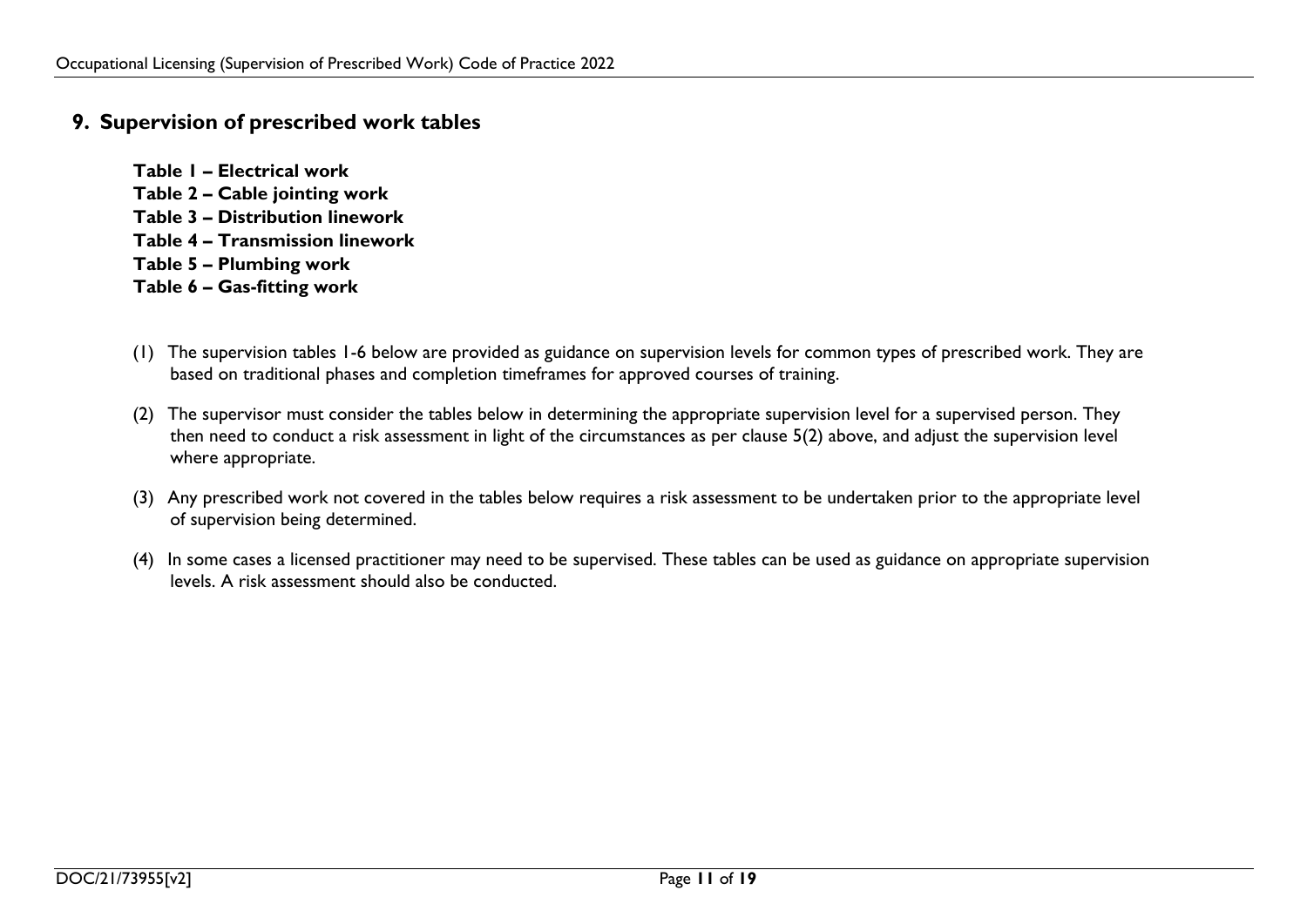## **Table 1 – Supervision of Electrical Work (other than cable jointing and linework)**

| <b>Supervision of Electrical Work</b> (other than cable jointing and linework)                                                  |                                                                          |                                                                                                                                                                                                                                                                         |                                    |                                  |                               |
|---------------------------------------------------------------------------------------------------------------------------------|--------------------------------------------------------------------------|-------------------------------------------------------------------------------------------------------------------------------------------------------------------------------------------------------------------------------------------------------------------------|------------------------------------|----------------------------------|-------------------------------|
|                                                                                                                                 |                                                                          |                                                                                                                                                                                                                                                                         | <b>Typical Experience (months)</b> |                                  |                               |
| <b>Type of work</b>                                                                                                             | <b>Phase IA</b><br>$0 - 6$                                               | <b>Phase IB</b><br>$7 - 12$                                                                                                                                                                                                                                             | Phase 2<br>$13 - 24$               | Phase 3<br>$25 - 36$             | Phase 4<br>$37 - 48$          |
| Install cable support and mechanical protection                                                                                 | <b>Direct</b>                                                            | <b>Direct or General</b>                                                                                                                                                                                                                                                | <b>General</b>                     | <b>Broad</b>                     | <b>Broad</b>                  |
| Lay wiring/cabling and terminate accessories exceeding extra-low<br>voltage (ELV)                                               | <b>Direct</b>                                                            | <b>Direct or General</b>                                                                                                                                                                                                                                                | General                            | <b>General</b>                   | <b>Broad</b>                  |
| Install apparatus and equipment exceeding extra-low voltage                                                                     | <b>Direct</b>                                                            | <b>Direct</b>                                                                                                                                                                                                                                                           | <b>Direct or General</b>           | <b>Broad</b>                     | <b>Broad</b>                  |
| Maintain, troubleshoot and repair faults associated with apparatus<br>and circuits exceeding extra-low voltage (de-energised)   | <b>Direct</b>                                                            | <b>Direct</b>                                                                                                                                                                                                                                                           | <b>Direct</b>                      | <b>Direct or General</b>         | <b>Broad</b>                  |
| Proving de-energisation of low voltage (LV) installations and<br>equipment (verify isolation from all sources of supply)        |                                                                          | The supervisor is responsible for proving isolation before a phase I<br>or phase 2 supervised person commences the work but the<br>supervised person should be required to personally reconfirm de-<br>energisation on every occasion to instil good working practices. | <b>Direct</b>                      | Direct/General <sup>1</sup>      |                               |
| Test LV apparatus and circuits (de-energised)                                                                                   | <b>Direct</b>                                                            | <b>Direct</b>                                                                                                                                                                                                                                                           | <b>Direct</b>                      | <b>Direct or General</b>         | General or Broad <sup>2</sup> |
| Undertake commissioning procedures for LV apparatus and<br>associated circuits (no access to exposed LV)                        | <b>Direct</b>                                                            | <b>Direct</b>                                                                                                                                                                                                                                                           | <b>Direct</b>                      | <b>Direct or General</b>         | <b>Broad</b>                  |
| Testing for LV system integrity and operability (energised LV)                                                                  | Simulated at<br><b>Registered Training</b><br>Organisation (RTO)<br>only | Simulated at RTO<br>only                                                                                                                                                                                                                                                | Simulated at RTO<br>only           | Simulated at RTO<br>only         | <b>Direct</b>                 |
| Install and maintain explosion protect equipment                                                                                | <b>Direct</b>                                                            | <b>Direct</b>                                                                                                                                                                                                                                                           | <b>Direct</b>                      | <b>Direct or General</b>         | <b>General</b>                |
| Disconnecting and reconnecting fixed wired electrical equipment<br>connected to supply up to 1000 volts a.c. or 1500 volts d.c. |                                                                          | The supervisor is responsible for proving isolation before a phase I<br>or phase 2 supervised person commences the work but the<br>supervised person should be required to personally reconfirm de-<br>energisation on every occasion to instil good working practices. | <b>Direct</b>                      | General <sup>1</sup><br>or Broad |                               |
| Attaching flexible cords and plugs for supply up to 1000 volts a.c.<br>or 1500 volts d.c.                                       | <b>Direct</b>                                                            | <b>Direct</b>                                                                                                                                                                                                                                                           | <b>Direct or General</b>           | <b>Direct or General</b>         | <b>Broad</b>                  |

<span id="page-11-0"></span><sup>1</sup> General supervision should be restricted to supervised persons who have completed all relevant training and to jobs where the supervisor has completed a risk assessment and ensured the apprentice is competent to undertake the de-energisation task.

<sup>2</sup> Broad supervision is only appropriate after successful completion of the electrical installation safety testing component of training. However, all electrical apprentices are to be competent in testing a full installation at the point of completing their approved course of training becoming eligible for a licence.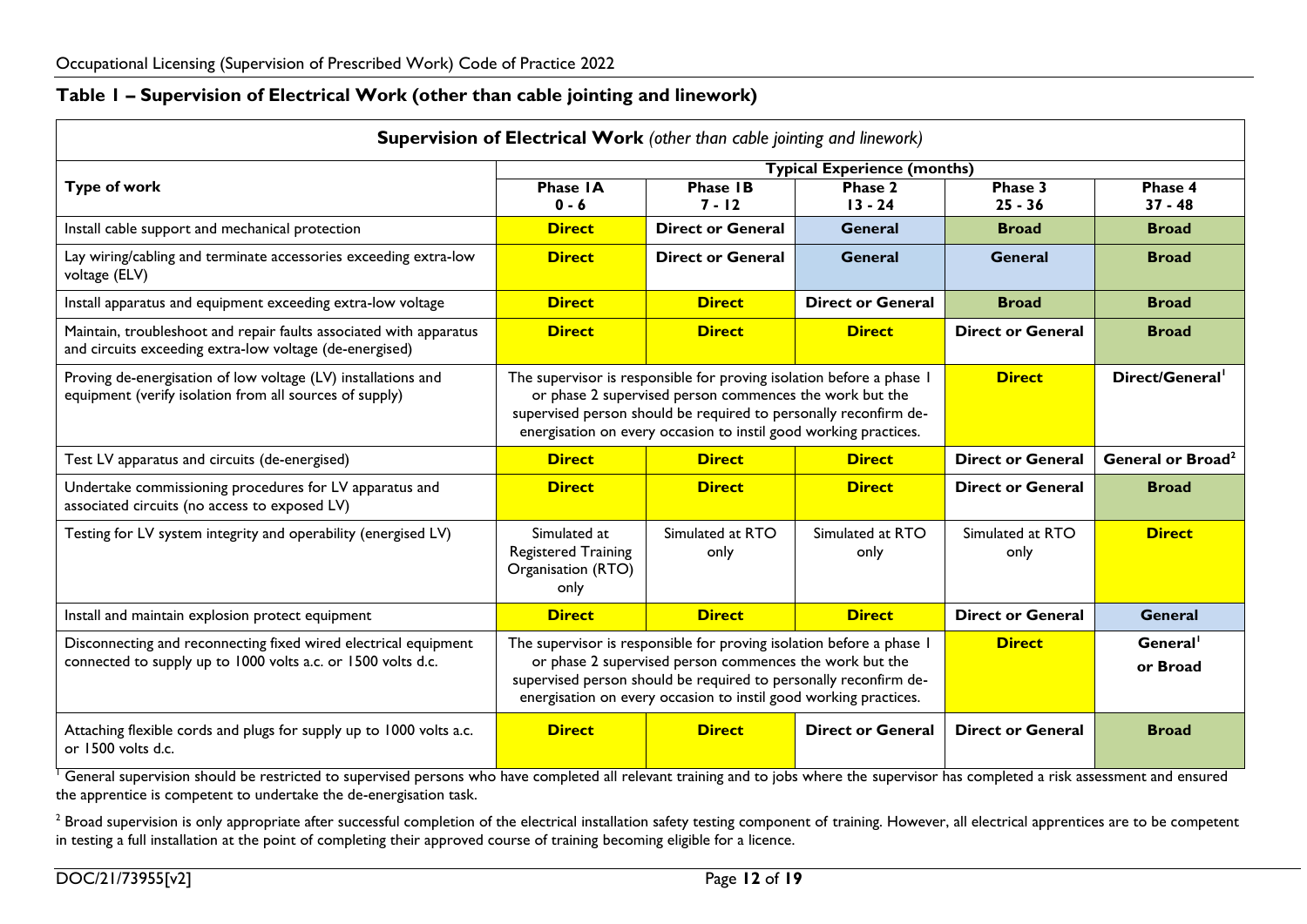# **Table (continued) – Supervision of other Electrical Work** *(other than cable jointing and linework)*

<span id="page-12-0"></span>

| Supervision of Electrical Work (other than cable jointing and linework)                                                          |                                                                     |                          |                                    |                          |              |  |
|----------------------------------------------------------------------------------------------------------------------------------|---------------------------------------------------------------------|--------------------------|------------------------------------|--------------------------|--------------|--|
|                                                                                                                                  |                                                                     |                          | <b>Typical Experience (months)</b> |                          |              |  |
| <b>Type of work</b>                                                                                                              | <b>Phase IA</b><br><b>Phase IB</b><br>Phase 2<br>Phase 3<br>Phase 4 |                          |                                    |                          |              |  |
|                                                                                                                                  | $0 - 6$                                                             | 7 - 12                   | $13 - 24$                          | $25 - 36$                | $37 - 48$    |  |
| Assembling and installing extra low voltage (ELV) and non-<br>electrical hardware or equipment                                   | <b>Direct</b>                                                       | <b>Direct or General</b> | General                            | <b>General</b>           | <b>Broad</b> |  |
| Installing ELV cable support and mechanical protection                                                                           | <b>Direct</b>                                                       | <b>Direct or General</b> | <b>General</b>                     | General                  | <b>Broad</b> |  |
| Lay ELV wiring/cabling and terminate ELV accessories                                                                             | <b>Direct</b>                                                       | <b>Direct</b>            | <b>Direct or General</b>           | <b>General</b>           | <b>Broad</b> |  |
| Maintain, troubleshoot and repair faults associated with ELV<br>apparatus and circuits                                           | <b>Direct</b>                                                       | <b>Direct</b>            | <b>Direct</b>                      | <b>Direct or General</b> | <b>Broad</b> |  |
| Undertaking commissioning procedures of ELV apparatus and<br>associated circuits                                                 | <b>Direct</b>                                                       | <b>Direct</b>            | <b>Direct</b>                      | <b>Direct or General</b> | <b>Broad</b> |  |
| Testing ELV apparatus and circuits                                                                                               | <b>Direct</b>                                                       | <b>Direct</b>            | <b>Direct</b>                      | <b>Direct or General</b> | <b>Broad</b> |  |
| Handling non-flammable refrigerants (restricted to apprentices<br>who hold a refrigeration and air-conditioning trainee licence) | <b>Direct</b>                                                       | <b>Direct</b>            | <b>General</b>                     | General                  | <b>Broad</b> |  |
| Handling flammable refrigerants (restricted to apprentices who<br>hold a refrigeration and air-conditioning trainee licence)     | <b>Direct</b>                                                       | <b>Direct</b>            | <b>Direct</b>                      | General                  | <b>Broad</b> |  |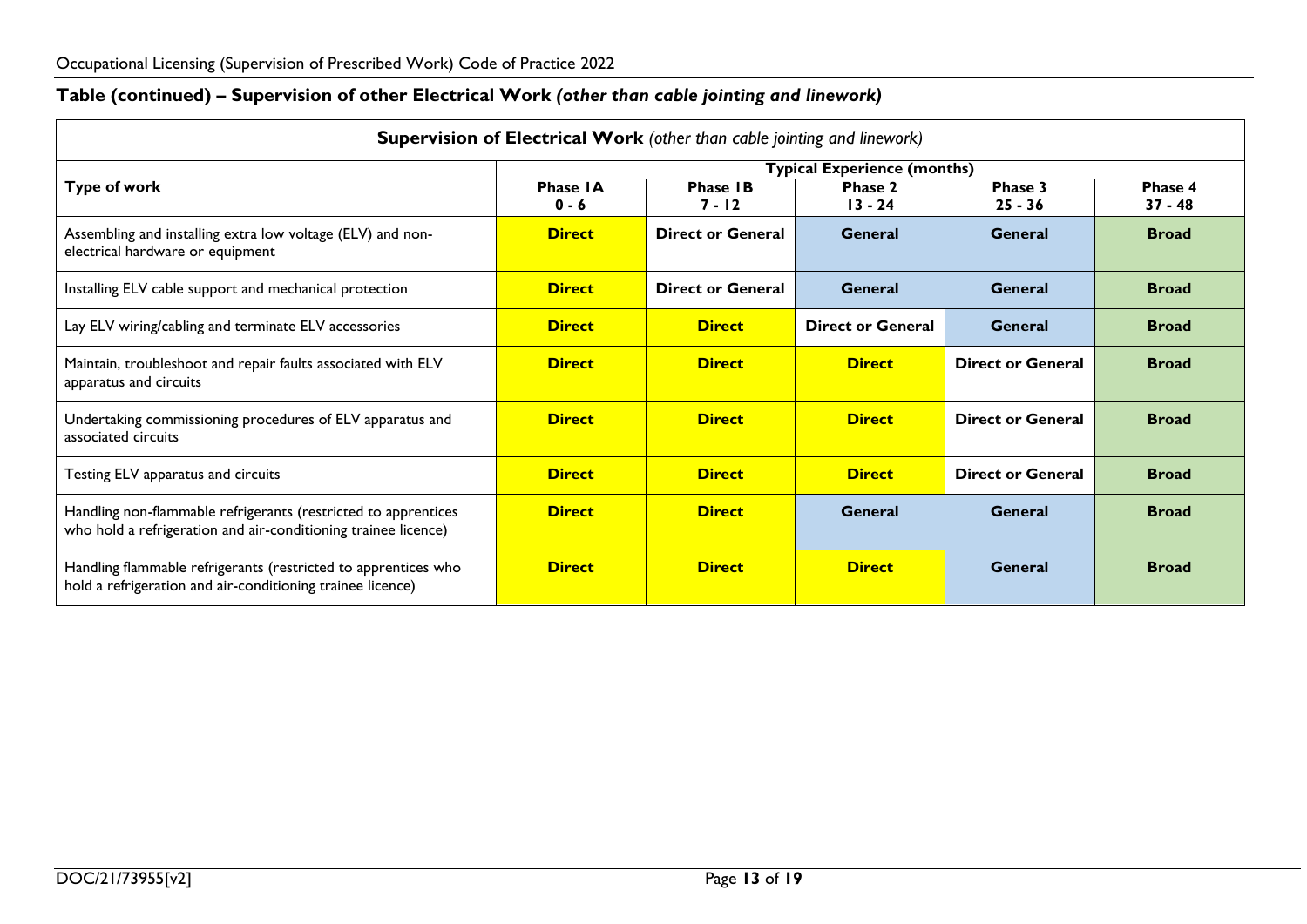# **Table 2 – Supervision of Cable Jointing Work**

<span id="page-13-0"></span>

| <b>Supervision of Cable Jointing Work</b>                                              |                      |                      |                                    |                |                |  |  |  |
|----------------------------------------------------------------------------------------|----------------------|----------------------|------------------------------------|----------------|----------------|--|--|--|
|                                                                                        |                      |                      | <b>Typical Experience (months)</b> |                |                |  |  |  |
| <b>Type of work</b>                                                                    | <b>Phase IA</b>      | <b>Phase IB</b>      | <b>Phase 2</b>                     | Phase 3        | Phase 4        |  |  |  |
|                                                                                        | $0 - 6$              | $7 - 12$             | $13 - 24$                          | $25 - 36$      | $37 - 48$      |  |  |  |
| <b>General Work Practice</b>                                                           |                      |                      |                                    |                |                |  |  |  |
| Working aloft                                                                          | <b>Direct</b>        | <b>Direct</b>        | <b>General</b>                     | <b>Broad</b>   | <b>Broad</b>   |  |  |  |
| <b>De-energised Work</b>                                                               |                      |                      |                                    |                |                |  |  |  |
| Cable - Duct laying                                                                    | <b>Direct</b>        | <b>General</b>       | <b>General</b>                     | <b>Broad</b>   | <b>Broad</b>   |  |  |  |
| Cable - Cable installation                                                             | <b>Direct</b>        | <b>Direct</b>        | General                            | General        | <b>Broad</b>   |  |  |  |
| Cable - Cable winching                                                                 | <b>Not Permitted</b> | <b>Direct</b>        | <b>General</b>                     | <b>Broad</b>   | <b>Broad</b>   |  |  |  |
| Earthing - Install and maintain substation earthing                                    | <b>Direct</b>        | <b>Direct</b>        | <b>General</b>                     | General        | <b>Broad</b>   |  |  |  |
| Earthing - Install and maintain public light and poles                                 | <b>Direct</b>        | <b>Direct</b>        | <b>General</b>                     | <b>Broad</b>   | <b>Broad</b>   |  |  |  |
| Equipment - Install and maintain pits/pillars, kiosks and low voltage<br>(LV) cabinets | <b>Direct</b>        | <b>Direct</b>        | <b>General</b>                     | <b>Broad</b>   | <b>Broad</b>   |  |  |  |
| Cable jointing - LV de-energised jointing                                              | <b>Not Permitted</b> | <b>Direct</b>        | <b>Direct</b>                      | <b>Direct</b>  | General        |  |  |  |
| Cable jointing - High voltage (HV) de-energised jointing                               | <b>Not Permitted</b> | <b>Not Permitted</b> | <b>Not Permitted</b>               | <b>Direct</b>  | <b>General</b> |  |  |  |
| Servicing - Install and maintain de-energised underground services                     | <b>Direct</b>        | <b>Direct</b>        | General                            | <b>General</b> | <b>Broad</b>   |  |  |  |
| <b>Live Work</b>                                                                       |                      |                      |                                    |                |                |  |  |  |
| Servicing - Install and maintain energised underground services                        | <b>Not Permitted</b> | <b>Not Permitted</b> | <b>Not Permitted</b>               | <b>Direct</b>  | <b>Direct</b>  |  |  |  |
| Servicing - Live testing, including polarity and neutral supply                        | <b>Not Permitted</b> | <b>Not Permitted</b> | <b>Not Permitted</b>               | <b>Direct</b>  | <b>Direct</b>  |  |  |  |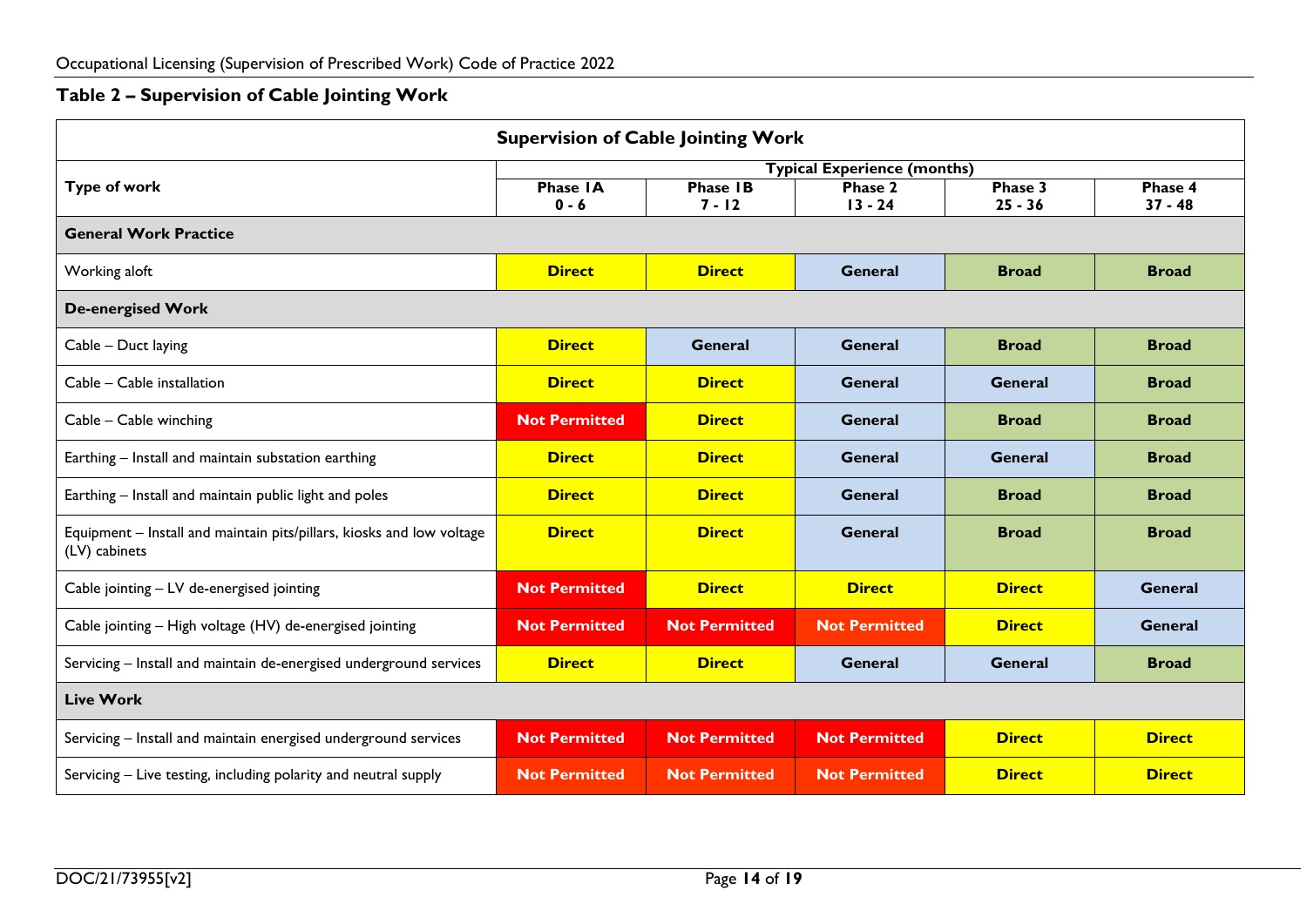# **Table 3 – Supervision of Distribution Line Work**

<span id="page-14-0"></span>

| <b>Supervision of Distribution Line Work</b>                                  |                      |                      |                                    |                      |                      |  |  |
|-------------------------------------------------------------------------------|----------------------|----------------------|------------------------------------|----------------------|----------------------|--|--|
|                                                                               |                      |                      | <b>Typical Experience (months)</b> |                      |                      |  |  |
| <b>Type of work</b>                                                           | <b>Phase IA</b>      | <b>Phase IB</b>      | <b>Phase 2</b>                     | Phase 3              | Phase 4              |  |  |
|                                                                               | $0 - 6$              | $7 - 12$             | $13 - 24$                          | $25 - 36$            | $37 - 48$            |  |  |
| <b>General Work Practice</b>                                                  |                      |                      |                                    |                      |                      |  |  |
| Working aloft                                                                 | <b>Direct</b>        | <b>Direct</b>        | <b>Direct</b>                      | <b>General</b>       | <b>Broad</b>         |  |  |
| Pole dressing                                                                 | <b>Direct</b>        | General              | <b>General</b>                     | <b>Broad</b>         | <b>Broad</b>         |  |  |
| Install and maintain poles                                                    | <b>Direct</b>        | <b>Direct</b>        | General                            | General              | <b>Broad</b>         |  |  |
| Vegetation control (tree clearing)                                            | <b>Not Permitted</b> | <b>Not Permitted</b> | <b>Direct</b>                      | <b>General</b>       | <b>Broad</b>         |  |  |
| <b>De-energised Work</b>                                                      |                      |                      |                                    |                      |                      |  |  |
| Earthing - Install and maintain substation earthing                           | <b>Direct</b>        | <b>Direct</b>        | <b>General</b>                     | <b>General</b>       | <b>Broad</b>         |  |  |
| Earthing - Install and maintain single wire earth return (SWER)               | <b>Direct</b>        | <b>Direct</b>        | <b>Direct</b>                      | <b>General</b>       | <b>Broad</b>         |  |  |
| Earthing - Install and maintain public light and poles                        | <b>Direct</b>        | <b>Direct</b>        | General                            | <b>Broad</b>         | <b>Broad</b>         |  |  |
| Servicing - Install and maintain overhead and underground services            | <b>Direct</b>        | <b>Direct</b>        | General                            | General              | <b>Broad</b>         |  |  |
| Install and maintain metering                                                 | <b>Direct</b>        | <b>Direct</b>        | <b>Direct</b>                      | <b>General</b>       | <b>Broad</b>         |  |  |
| Inspect aerial wiring systems                                                 | <b>Direct</b>        | <b>Direct</b>        | General                            | General              | <b>Broad</b>         |  |  |
| <b>Live Work</b>                                                              |                      |                      |                                    |                      |                      |  |  |
| High voltage operating                                                        | <b>Not Permitted</b> | <b>Not Permitted</b> | <b>Not Permitted</b>               | <b>Not Permitted</b> | <b>Not Permitted</b> |  |  |
| Low voltage switching                                                         | <b>Not Permitted</b> | <b>Not Permitted</b> | <b>Not Permitted</b>               | <b>Not Permitted</b> | <b>Not Permitted</b> |  |  |
| Live low voltage work (including install, live testing and de-<br>energising) | <b>Not Permitted</b> | <b>Not Permitted</b> | <b>Not Permitted</b>               | <b>Direct</b>        | <b>Direct</b>        |  |  |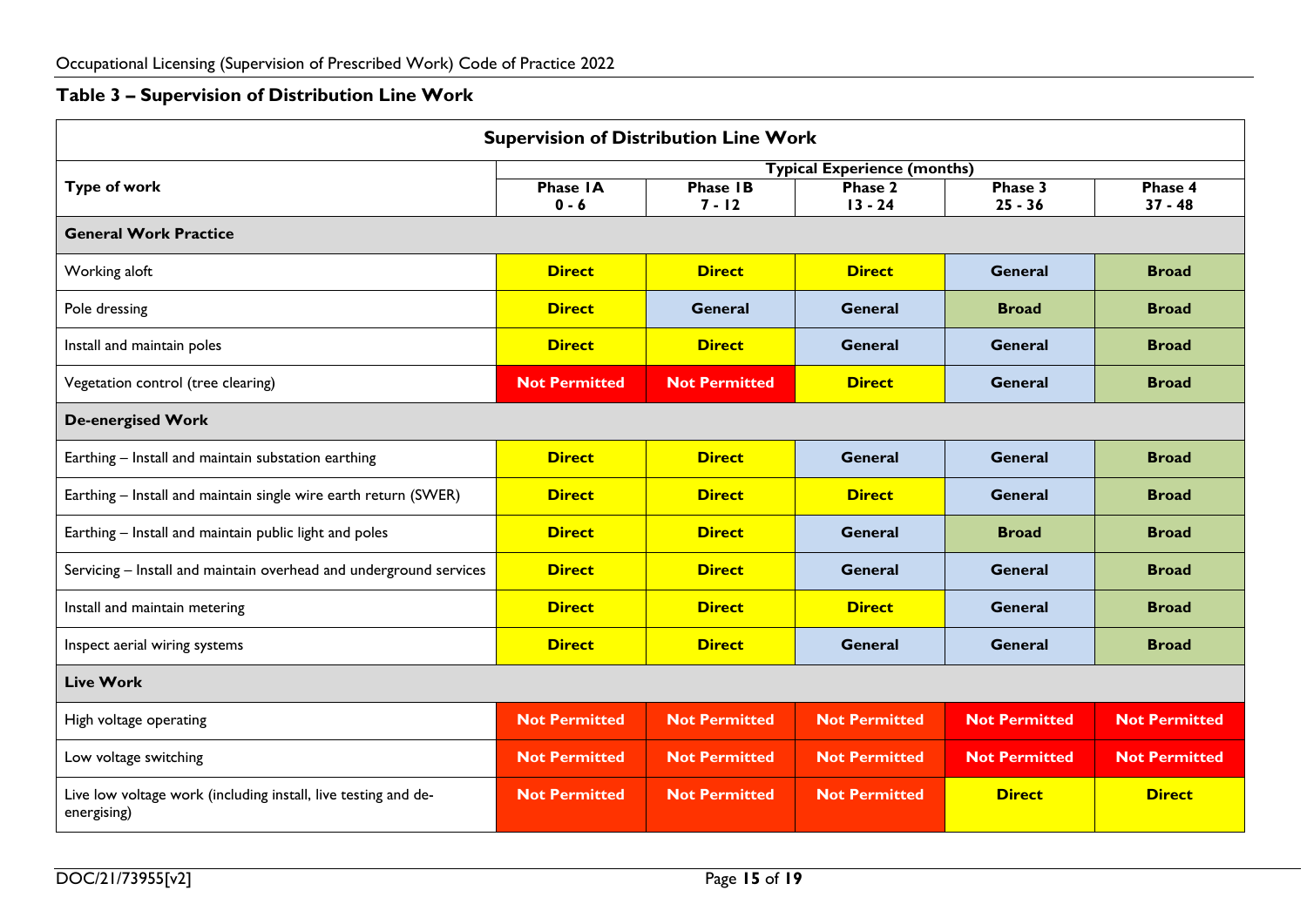#### **Table 4 – Supervision of Transmission Line Work**

| <b>Supervision of Transmission Line Work</b>                  |                            |                             |                                    |                      |                      |  |  |  |
|---------------------------------------------------------------|----------------------------|-----------------------------|------------------------------------|----------------------|----------------------|--|--|--|
|                                                               |                            |                             | <b>Typical Experience (months)</b> |                      |                      |  |  |  |
| <b>Type of work</b>                                           | <b>Phase IA</b><br>$0 - 6$ | <b>Phase IB</b><br>$7 - 12$ | Phase 2<br>$13 - 24$               | Phase 3<br>$25 - 36$ | Phase 4<br>$37 - 48$ |  |  |  |
| <b>General Work Practice</b>                                  |                            |                             |                                    |                      |                      |  |  |  |
| Working aloft                                                 | <b>Direct</b>              | <b>Direct</b>               | <b>Direct</b>                      | <b>General</b>       | <b>Broad</b>         |  |  |  |
| Working aloft near energised high voltage (HV) <sup>3</sup>   | <b>Not Permitted</b>       | <b>Not Permitted</b>        | <b>Direct</b>                      | <b>Direct</b>        | General              |  |  |  |
| Pole dressing                                                 | <b>Direct</b>              | General                     | <b>General</b>                     | <b>Broad</b>         | <b>Broad</b>         |  |  |  |
| Install stays                                                 | <b>Direct</b>              | <b>Direct</b>               | <b>General</b>                     | General              | <b>Broad</b>         |  |  |  |
| Hand line control                                             | <b>Direct</b>              | <b>Direct</b>               | <b>General</b>                     | <b>Broad</b>         | <b>Broad</b>         |  |  |  |
| Incident response - breakdown and non-fire emergency          | <b>Direct</b>              | <b>Direct</b>               | <b>Direct</b>                      | <b>General</b>       | <b>Broad</b>         |  |  |  |
| Incident response - fire emergency                            | <b>Direct</b>              | <b>Direct</b>               | <b>Direct</b>                      | <b>Direct</b>        | <b>Direct</b>        |  |  |  |
| <b>De-energised Work</b>                                      |                            |                             |                                    |                      |                      |  |  |  |
| Install and maintain stub setting                             | <b>Direct</b>              | <b>Direct</b>               | <b>Direct</b>                      | <b>Direct</b>        | <b>Direct</b>        |  |  |  |
| Inspect and maintain hardware, insulators, cables and rigging | <b>Direct</b>              | <b>Direct</b>               | <b>General</b>                     | <b>General</b>       | <b>Broad</b>         |  |  |  |
| Earthing – bonding, work party earths and mobile plant        | <b>Direct</b>              | <b>Direct</b>               | <b>General</b>                     | <b>General</b>       | <b>Broad</b>         |  |  |  |
| Inspection - lines, easements, stations                       | <b>Direct</b>              | <b>Direct</b>               | <b>General</b>                     | <b>General</b>       | <b>Broad</b>         |  |  |  |
| Inspection - helicopter line inspection                       | <b>Direct</b>              | <b>Direct</b>               | <b>Direct</b>                      | <b>Direct</b>        | <b>General</b>       |  |  |  |
| Inspection - vegetation control                               | <b>Direct</b>              | <b>Direct</b>               | <b>General</b>                     | General              | <b>Broad</b>         |  |  |  |
| <b>Live Work</b>                                              |                            |                             |                                    |                      |                      |  |  |  |
| Live insulator washing                                        | <b>Not Permitted</b>       | <b>Not Permitted</b>        | <b>Not Permitted</b>               | <b>Direct</b>        | <b>General</b>       |  |  |  |
| HV operating                                                  | <b>Not Permitted</b>       | <b>Not Permitted</b>        | <b>Not Permitted</b>               | <b>Not Permitted</b> | <b>Not Permitted</b> |  |  |  |
| Positioning mobile plant near energised HV <sup>3</sup>       | <b>Not Permitted</b>       | <b>Not Permitted</b>        | <b>Not Permitted</b>               | <b>Direct</b>        | <b>General</b>       |  |  |  |

<span id="page-15-0"></span> $^3$  "near energised HV" is defined as a situation where there is a reasonable possibility of a person either directly or through a conducting medium (e.g. via mobile plant) coming within the relevant safe approach distances.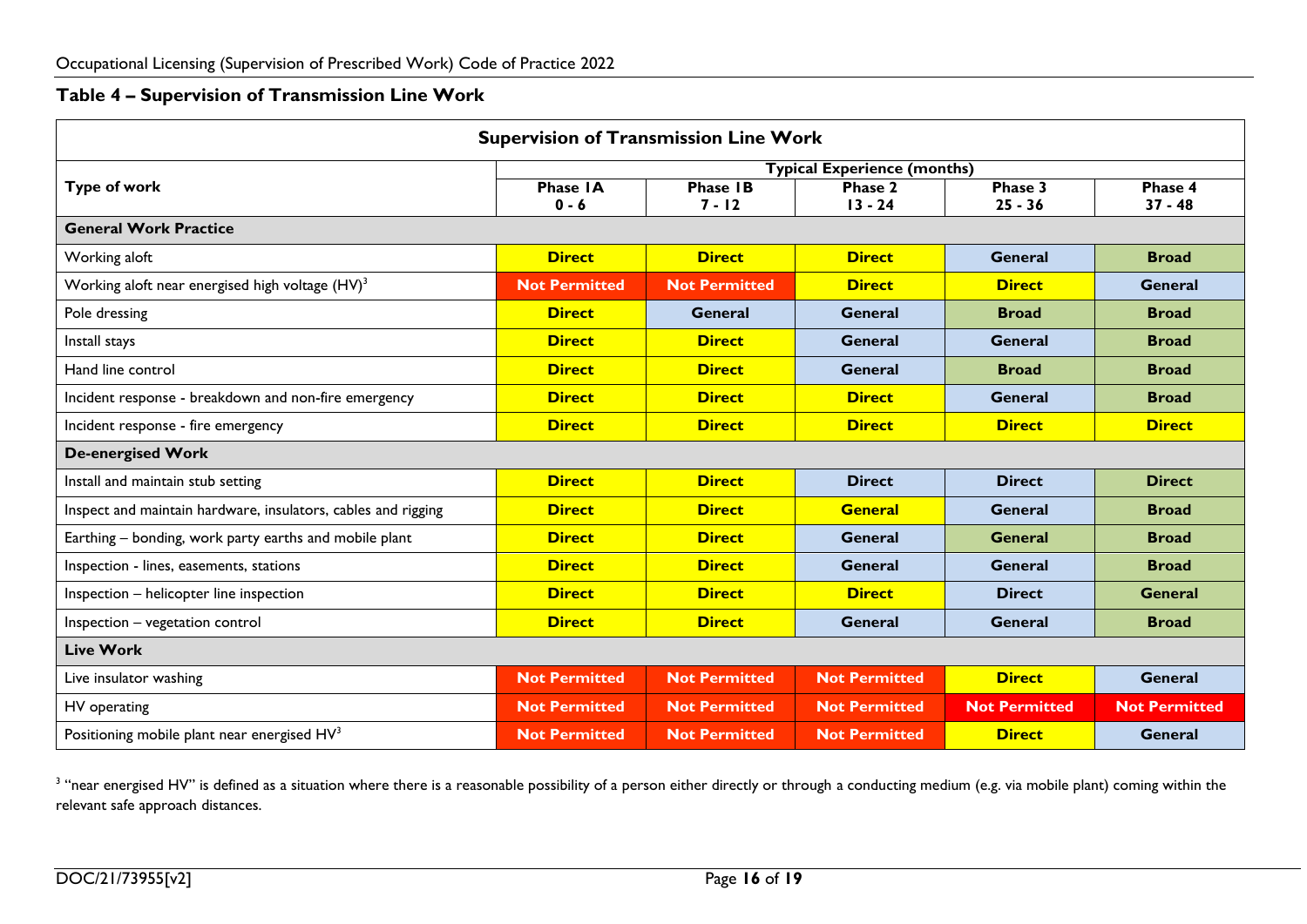# **Table 5 – Supervision of Plumbing Work**

<span id="page-16-0"></span>

| <b>Supervision of Plumbing Work</b>                                                    |                 |                 |                                    |                |               |  |
|----------------------------------------------------------------------------------------|-----------------|-----------------|------------------------------------|----------------|---------------|--|
| <b>Type of work</b>                                                                    |                 |                 | <b>Typical Experience (months)</b> |                |               |  |
|                                                                                        | <b>Phase IA</b> | <b>Phase IB</b> | Phase 2                            | Phase 3        | Phase 4       |  |
|                                                                                        | $0 - 6$         | $7 - 12$        | $13 - 24$                          | $25 - 36$      | $37 - 48$     |  |
| Installation of cold water supply systems in class 1 and 10 buildings                  | <b>Direct</b>   | <b>General</b>  | <b>General</b>                     | <b>Broad</b>   | <b>Broad</b>  |  |
| Installation of cold water supply systems in class 2-9 buildings                       | <b>Direct</b>   | <b>General</b>  | General                            | <b>Broad</b>   | <b>Broad</b>  |  |
| Installation of heated water supply systems in class 1 and 10<br><b>Buildings</b>      | <b>Direct</b>   | General         | <b>General</b>                     | <b>Broad</b>   | <b>Broad</b>  |  |
| Installation of heated water supply systems in class 2-9 buildings                     | <b>Direct</b>   | General         | General                            | <b>Broad</b>   | <b>Broad</b>  |  |
| Installation of thermostatic mixing valves                                             | <b>Direct</b>   | General         | <b>General</b>                     | <b>Broad</b>   | <b>Broad</b>  |  |
| Installation of roof plumbing                                                          | <b>Direct</b>   | <b>Direct</b>   | <b>General</b>                     | General        | <b>Broad</b>  |  |
| Installation of FPAA101D and FPAA101H combined domestic and<br>fire sprinkler services | <b>Direct</b>   | <b>Direct</b>   | <b>Direct</b>                      | <b>General</b> | <b>Broad</b>  |  |
| Installation of fire hydrants and hose reels                                           | <b>Direct</b>   | <b>General</b>  | General                            | <b>Broad</b>   | <b>Broad</b>  |  |
| Installation of drainage systems below ground at a depth less than<br>1500mm           | <b>Direct</b>   | <b>General</b>  | <b>General</b>                     | <b>General</b> | <b>Broad</b>  |  |
| Installation of drainage systems below ground at a depth greater<br>than 1500mm        | <b>Direct</b>   | <b>Direct</b>   | <b>General</b>                     | <b>General</b> | <b>Broad</b>  |  |
| Installation of sanitary plumbing systems in class 1 and 10 buildings                  | <b>Direct</b>   | <b>General</b>  | General                            | <b>Broad</b>   | <b>Broad</b>  |  |
| Installation of sanitary plumbing systems in class 2-9 buildings                       | <b>Direct</b>   | General         | General                            | <b>Broad</b>   | <b>Broad</b>  |  |
| Installation of stormwater systems below ground at a depth less<br>than 1500mm         | <b>Direct</b>   | <b>General</b>  | General                            | General        | <b>Broad</b>  |  |
| Installation of stormwater systems below ground at a depth<br>greater than 1500mm      | <b>Direct</b>   | <b>Direct</b>   | General                            | <b>General</b> | <b>Broad</b>  |  |
| Installation of plumbing fixtures                                                      | <b>Direct</b>   | <b>General</b>  | <b>Broad</b>                       | <b>Broad</b>   | <b>Broad</b>  |  |
| Installation of on-site wastewater management systems                                  | <b>Direct</b>   | <b>General</b>  | General                            | <b>Broad</b>   | <b>Broad</b>  |  |
| Commissioning of on-site wastewater management systems                                 | <b>Direct</b>   | <b>Direct</b>   | <b>Direct</b>                      | <b>Direct</b>  | <b>Direct</b> |  |
| Installation of mechanical services heating and cooling pipework                       | <b>Direct</b>   | <b>General</b>  | General                            | <b>Broad</b>   | <b>Broad</b>  |  |
| Installation of testable back flow prevention devices                                  | <b>Direct</b>   | <b>General</b>  | General                            | <b>Broad</b>   | <b>Broad</b>  |  |
| Commissioning of Permit Work                                                           | <b>Direct</b>   | <b>Direct</b>   | <b>Direct</b>                      | <b>Direct</b>  | <b>Direct</b> |  |
| <b>Testing of Permit Work</b>                                                          | <b>Direct</b>   | <b>Direct</b>   | <b>General</b>                     | <b>Broad</b>   | <b>Broad</b>  |  |
| Like for like replacement of plumbing installations                                    | <b>Direct</b>   | <b>Direct</b>   | <b>General</b>                     | General        | <b>Broad</b>  |  |
| Planning work                                                                          | <b>Direct</b>   | <b>General</b>  | <b>General</b>                     | <b>Broad</b>   | <b>Broad</b>  |  |
| Design work                                                                            | <b>Direct</b>   | <b>Direct</b>   | <b>Direct</b>                      | <b>Direct</b>  | <b>Direct</b> |  |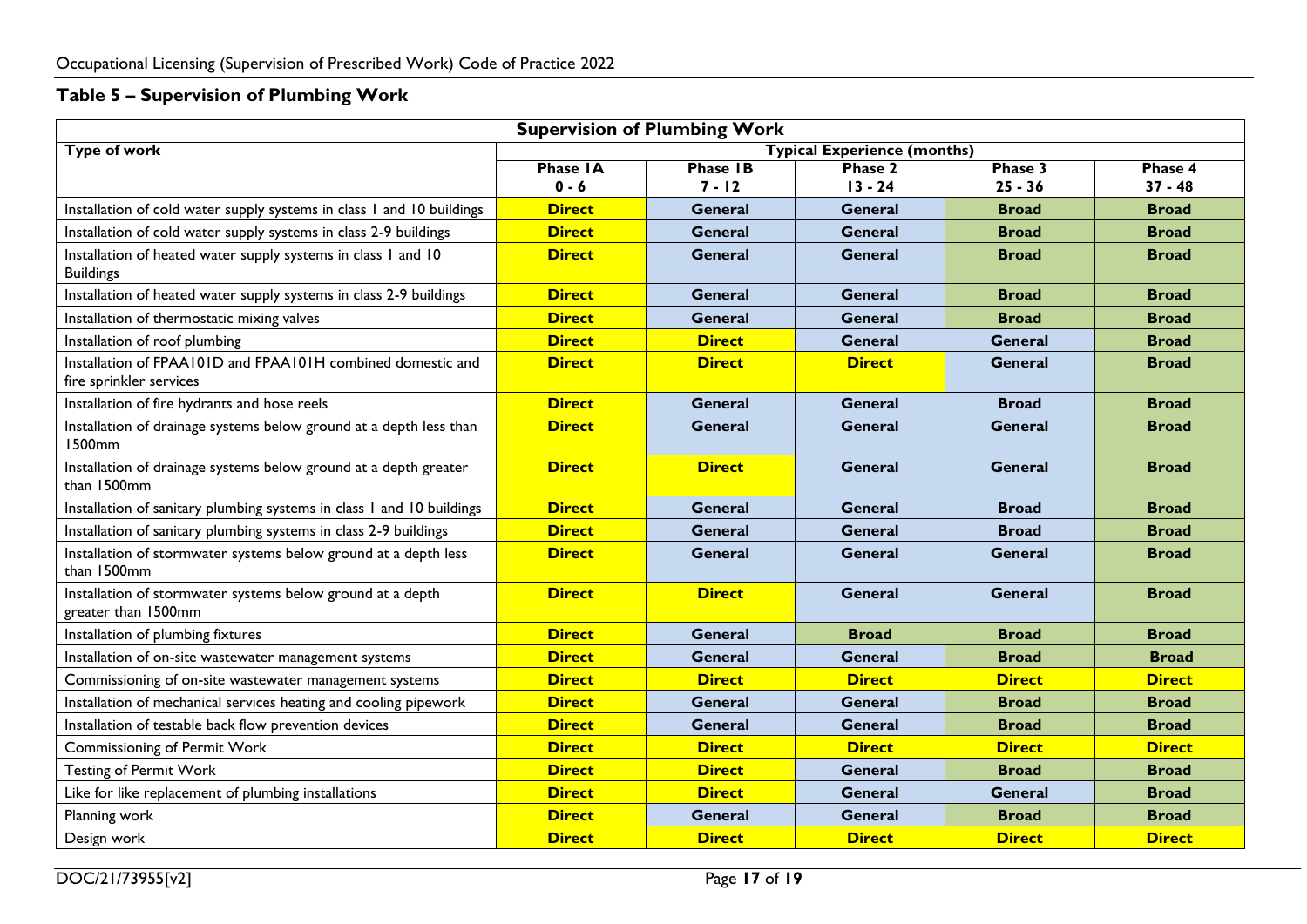# **Table 6 – Supervision of Gas-fitting Work**

<span id="page-17-0"></span>

| <b>Supervision of Gas-fitting Work</b>                                                                   |                     |                             |                                    |                         |                         |
|----------------------------------------------------------------------------------------------------------|---------------------|-----------------------------|------------------------------------|-------------------------|-------------------------|
|                                                                                                          |                     |                             | <b>Typical Experience (months)</b> |                         |                         |
| <b>Type of work</b>                                                                                      | Phase IA<br>$0 - 6$ | <b>Phase IB</b><br>$7 - 12$ | Phase 2<br>$13 - 24$               | Phase 3<br>$25 - 36$    | Phase 4<br>$37 - 48$    |
| Designing gas installations and gas storage systems                                                      | <b>Direct</b>       | <b>Direct</b>               | <b>Direct</b>                      | <b>Direct</b>           | <b>General or Broad</b> |
| Planning for gas installations and gas storage systems                                                   | <b>Direct</b>       | <b>Direct</b>               | <b>Direct</b>                      | <b>General or Broad</b> | <b>Broad</b>            |
| Install new gas storage systems 500L to 8KI                                                              | <b>Direct</b>       | <b>Direct</b>               | <b>Direct</b>                      | <b>General</b>          | <b>Broad</b>            |
| Install new gas storage systems up to 500L                                                               | <b>Direct</b>       | <b>Direct</b>               | <b>Direct</b>                      | <b>General</b>          | <b>Broad</b>            |
| Connect gas supply / purge gas installation.                                                             | <b>Direct</b>       | <b>Direct</b>               | <b>Direct</b>                      | <b>General</b>          | <b>Broad</b>            |
| Work on gas installations where operating pressure exceeds 7kPa                                          | <b>Direct</b>       | <b>Direct</b>               | <b>Direct</b>                      | <b>General</b>          | <b>General or Broad</b> |
| Convert Type A appliances (using manufactures kits/procedures)                                           | <b>Direct</b>       | <b>Direct</b>               | <b>Direct</b>                      | <b>Direct</b>           | <b>General or Broad</b> |
| Install consumer piping systems/ service, repair and maintain Type<br>A appliances in caravans and boats | <b>Direct</b>       | <b>Direct</b>               | <b>Direct</b>                      | <b>General</b>          | <b>Broad</b>            |
| Repair and replace consumer piping system regulators, set working<br>pressures and fault pressures.      | <b>Direct</b>       | <b>Direct</b>               | <b>Direct</b>                      | <b>General</b>          | <b>Broad</b>            |
| Install new consumer piping systems and install new Type A<br>appliances and flues                       | <b>Direct</b>       | <b>Direct</b>               | <b>Direct</b>                      | General                 | <b>Broad</b>            |
| Alter and repair consumer piping systems                                                                 | <b>Direct</b>       | <b>Direct</b>               | <b>Direct</b>                      | <b>General</b>          | <b>Broad</b>            |
| Test consumer piping and/or use appropriate equipment for the<br>gas leak detection.                     | <b>Direct</b>       | <b>Direct</b>               | <b>Direct</b>                      | <b>General</b>          | <b>Broad</b>            |
| Commission consumer piping and gas storage systems                                                       | <b>Direct</b>       | <b>Direct</b>               | <b>Direct</b>                      | <b>General</b>          | <b>Broad</b>            |
| Replace and commission Type A appliances                                                                 | <b>Direct</b>       | <b>Direct</b>               | <b>Direct</b>                      | <b>General</b>          | <b>Broad</b>            |
| Service, repair and maintain Type A appliances (excludes caravans<br>and boats)                          | <b>Direct</b>       | <b>Direct</b>               | <b>Direct</b>                      | <b>General</b>          | <b>Broad</b>            |